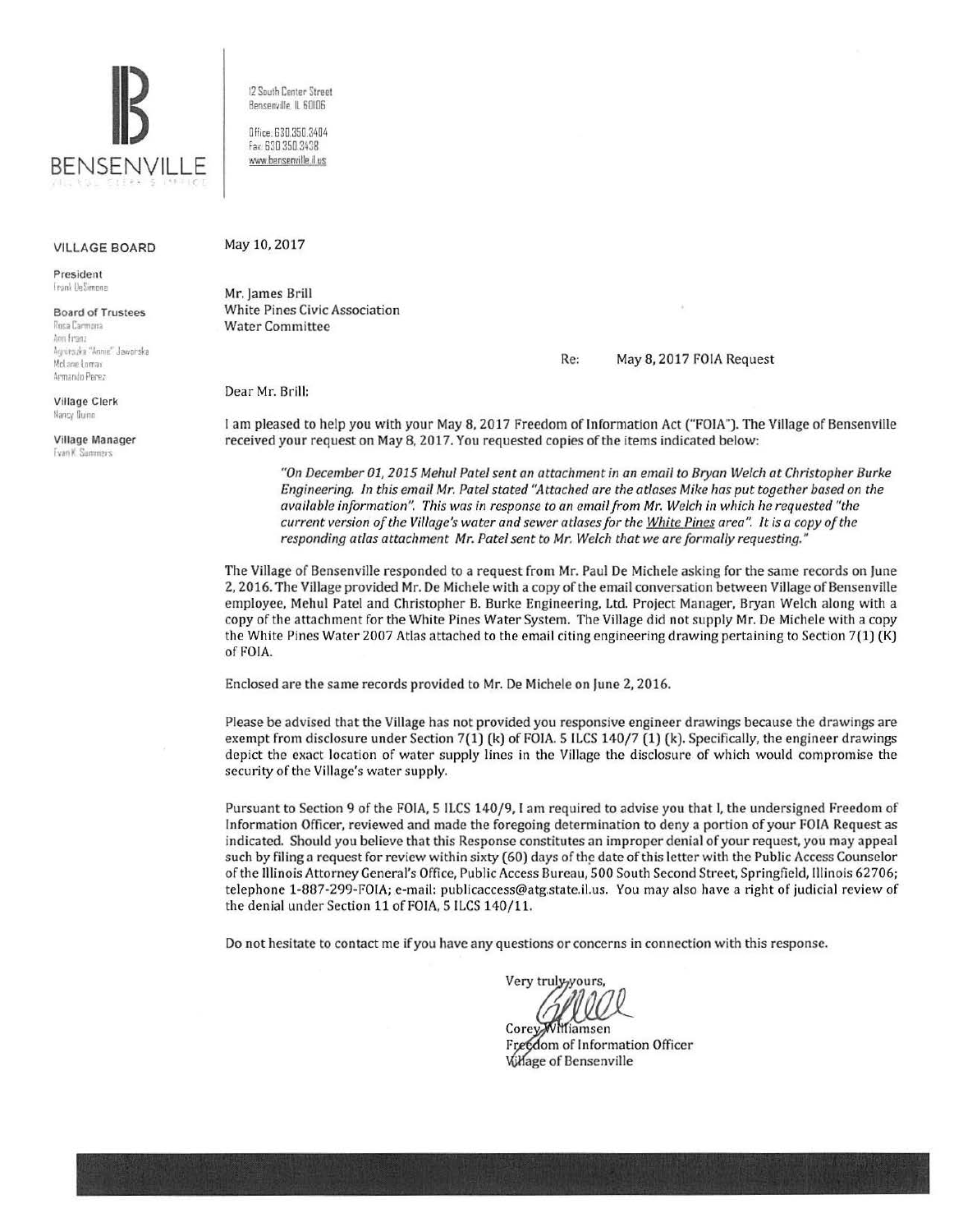From: Mehul Patel Sent: To: Subject: RE: Atlases

Tuesday, December 01, 2015 3:22 PM 'Bryan Welch' Cc: Mike Beranek Attachments: White Pines Water 2007 Atlas reduced.pdf; White Pines Water System.pdf

Bryan,

Attached are the atlases Mike has put together based on the available information. Please contact him directly if you have any questions. thanks.

Mehul T. Patel - PE, CFM Assistant Director of Public Works-Engineering Village of Bensenville (630) 594-1196

From: Bryan Welch [mailto:bwelch@cbbel.com] Sent: Tuesday, November 24, 2015 7:58 AM To: Mehul Patel <MPatel@bensenville.il.us> Subject: RE: Atlases

Thanks. I'll wait to hear from Mike.

Bryan Welch, PE Project Manager Christopher B. Burke Engineering, Ltd. 9575 W. Higgins Road. Suite 600 1938 E. Lincoln Highway. Suite 212 Rosemont, Illinois 60018 New Lenox, Illinois 60451 Phone: (815) 463-9050 Fax. (847) 823-0520 Fax: (815) 463-9065 E-Mail: bwelch@cbbel.com

The information contained in this e-mail is intended only for the individual or entity to whom it is addressed and should not be opened. read or utilized by any other party. This message shall not be construed as official project information or as direction except as expressly provided in the contract document. Its contents (including any attachments) may contain confidential and/or privileged information. If you are not an intended recipient you must not use, disclose. disseminate. copy or print its contents. If you receive this e-mail in error. please notify the sender by reply e-mail and delete and destroy the message.

From: Mehul Patel [mailto:MPatel@bensenville.il.us) Sent: Monday, November 23, 2015 2:33 PM To: Bryan Welch <br />
<br />
<br />
<br />
Lo: Bryan Welch <br />
<br />
<br />
Lo: Bryan Welch <br />
<br />
<br />
Lo: Bryan Welch <br />
<br />
Lo: Bryan Welch <br />
<br />
Lo: Bryan Welch <br />
<br />
Lo: Bryan Welc Cc: Mike Beranek <MBeranek@bensenville.il.us> Subject: RE: Atlases

Bryan,

Mike will be providing this information to you. We just want to make sure we cross reference previous atlases with the new one to ensure accuracy.

Mehul T. Patel - PE, CFM Assistant Director of Public Works-Engineering Village of Bensenville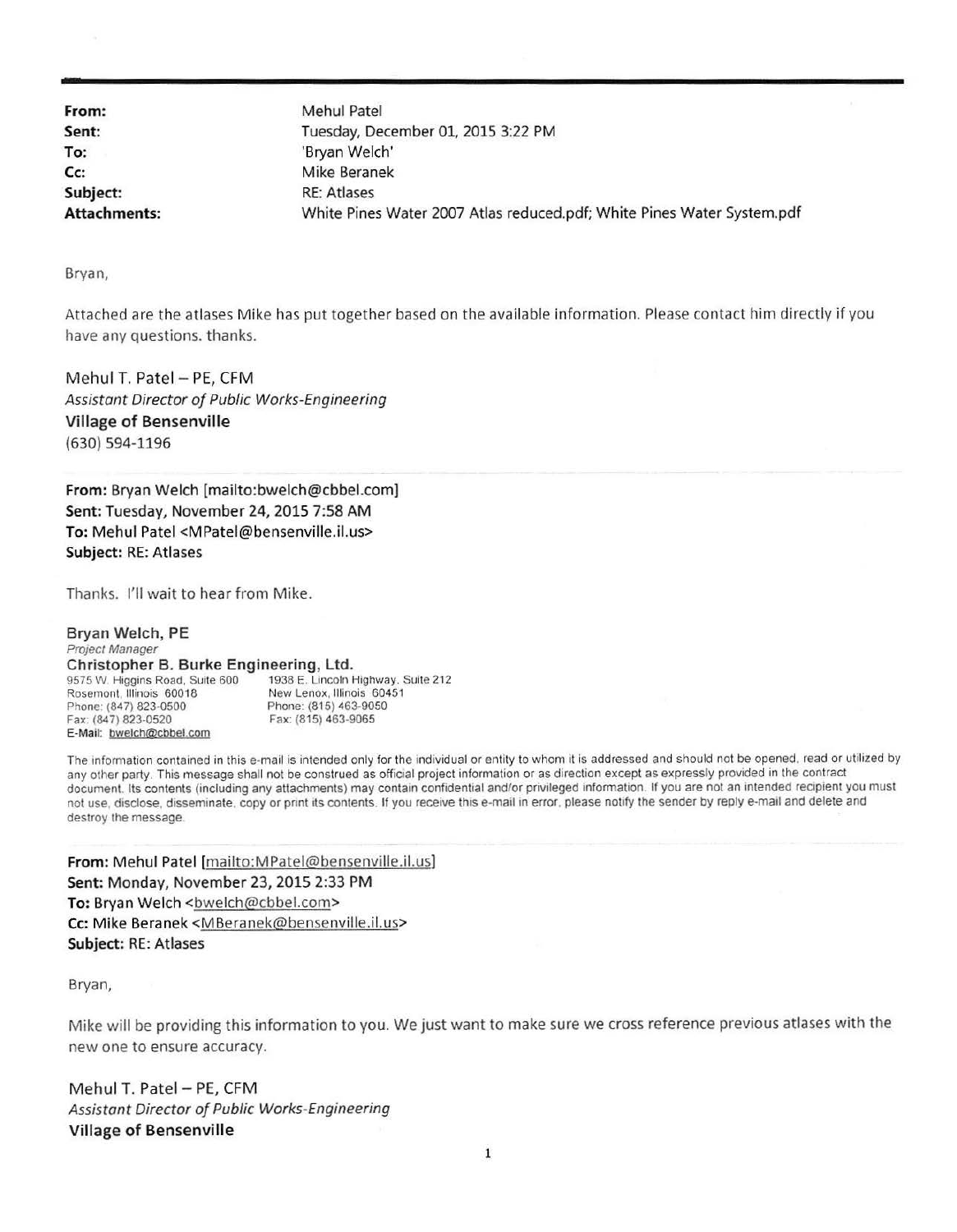(630) 594-1196

From: Bryan Welch [mailto:bwelch@cbbel.com] Sent: Monday, November 23, 2015 9:51 AM To: Mehul Patel <MPatel@bensenville.il.us> Subject: Atlases

Hi Mehul,

Can I please get the current version of the Village's water and sewer atlases for the White Pines area? Thanks.

Bryan Welch, PE Project Manager Christopher B. Burke Engineering, Ltd.<br>9575 W. Higgins Road, Suite 600 1938 E. Lincoln H 9575 W. Higgins Road, Suite 600 1938 E. Lincoln Highway, Suite 212<br>Rosemont, Illinois 60018 New Lenox, Illinois 60451 Rosemont. Illinois 60018 New Lenox, Illinois 60451 Phone: (847) 823-0500<br>
Fax: (847) 823-0520<br>
Phone: (815) 463-9065<br>
Fax: (815) 463-9065 Fax: (815) 463-9065 E-Mail: bwelch@cbbel.com

The information contained in this e-mail is intended only for the individual or entity to whom it is addressed and should not be opened, read or utilized by any other party. This message shall not be construed as official project information or as direction except as expressly provided in the contract document. Its contents (including any attachments) may contain confidential and/or privileged information. If you are not an intended recipient you must not use. disclose, disseminate. copy or print its contents. If you receive this e-mail in error. please notify the sender by reply e-mail and delete and destroy the message.